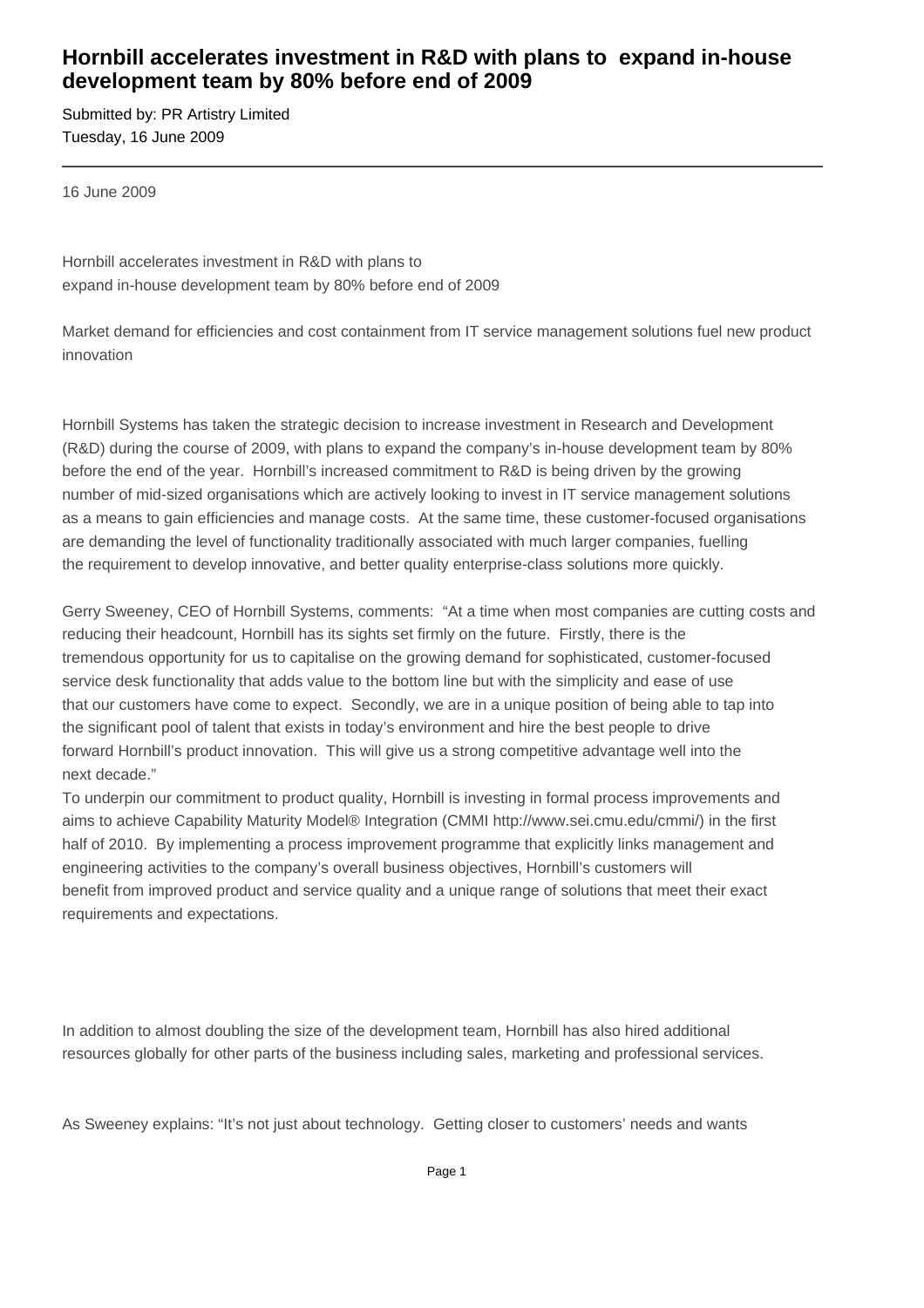is pivotal to creating an enhanced customer experience. Putting customers at the core of everything we do and developing technology that can be used to drive excellence and prevent process stagnation is critical. This is what Hornbill calls the 'human touch' and it is an intrinsic part of our ethos that defines our future direction."

-ends-

## NOTES TO EDITORS

## About CMMI

CMMI is a process improvement approach that provides organisations with the essential elements of effective processes. It can be used to guide process improvement across a project, a division, or an entire organisation. CMMI helps integrate traditionally separate organisational functions, set process improvement goals and priorities, provide guidance for quality processes, and provide a point of reference for appraising current processes.

For more information, please visit http://www.sei.cmu.edu/cmmi/

About Hornbill Systems

Service Management software from Hornbill enables organisations to provide excellent customer service while benefiting from the economies of consolidation on a single technology platform. Supportworks' service desk templates are designed for rapid deployment within any employee or customer support environment, including ITIL-compatible IT Service Management, IT Helpdesk, Customer Service, HR and Facilities Management with the flexibility to build additional desks at minimal extra cost. Hornbill's software supports thousands of commercial and governmental sites worldwide. Hornbill Systems was founded in the UK in 1995 and has US offices in Dallas and New York.

Hornbill has earned many industry accolades including; Service Desk Institute "IT Service and Support Technology Supplier of the Year" for 2008, "Best Business use of Support Technology" with Sharp Electronics and "Support Excellence Award for Smaller Helpdesks" with Camelot in 2005.

High profile customers include Atos Origin (Athens Olympics 2004, Torino Winter Olympics 2006 and Beijing Olympics 2008), Buckinghamshire Hospitals NHS Trust, London Borough of Waltham Forest, Greggs, London Metropolitan University, RSPB, Chubb Insurance, House of Fraser, Halfords, The National Archives, and Camelot.

For more information about Hornbill's solutions please visit http://www.hornbill.com/

For Company and editorial information contact: Julie Aguilar Hornbill Systems Tel: 0208 582 8205 Email: julie.aguilar@hornbill.com

Andreina West